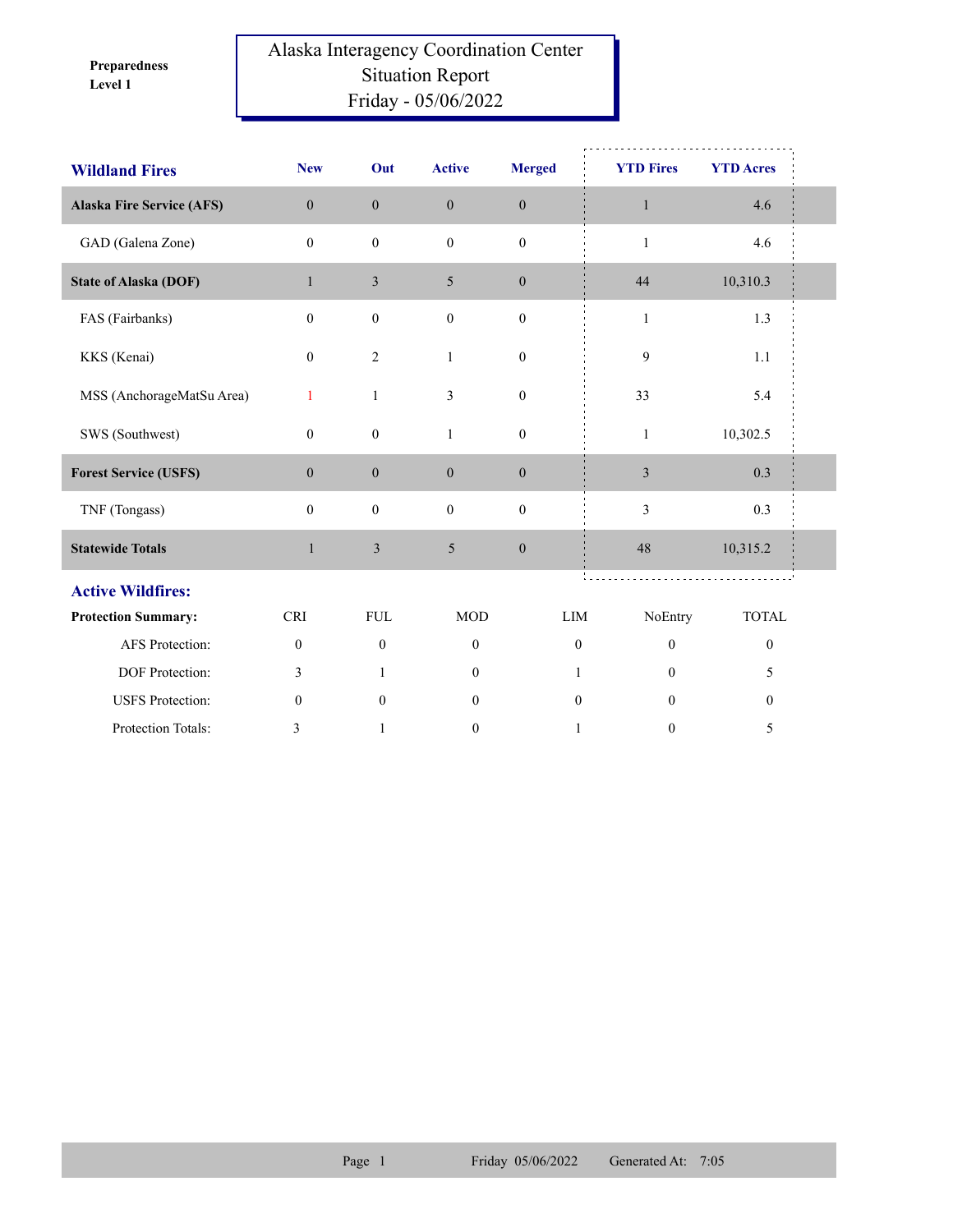## **Active Fires Status Summary**

|                         | Staffed           |                     | Unstaffed       |                     |  |  |
|-------------------------|-------------------|---------------------|-----------------|---------------------|--|--|
|                         | Contained $(S/C)$ | Uncontained $(S/U)$ | Contained (U/C) | Uncontained $(U/U)$ |  |  |
| AFS Protection:         |                   |                     |                 |                     |  |  |
| <b>DOF</b> Protection:  |                   |                     |                 |                     |  |  |
| <b>USFS</b> Protection: |                   |                     |                 |                     |  |  |
| Status Totals:          |                   |                     |                 |                     |  |  |

| <b>Active Fires Acreage Summary</b> |                       |                |  |
|-------------------------------------|-----------------------|----------------|--|
|                                     | Acres                 | Acreage Change |  |
| New                                 | 0.3                   |                |  |
| 4 Monitor                           | 10,302.8              | 609.9          |  |
| 3 Out                               | 0.8                   | 0.0            |  |
| 3 Prescribed                        | 31.1                  | 14.1           |  |
| 11 Fires                            | Total Acres: 10,335.0 |                |  |

## **Prescribed Fires**

|                                 | <b>YTD</b> Fires | <b>YTD</b> Acres | <b>New</b> | Active | Out Yesterday |
|---------------------------------|------------------|------------------|------------|--------|---------------|
| Military                        |                  | 13.0             |            |        |               |
| National Park Service           |                  | 0.1              |            |        |               |
| State of Alaska                 |                  | 5.1              |            |        |               |
| U.S. Forest Service             |                  | 18.0             |            |        |               |
| <b>Fuels Management Totals:</b> |                  | 36.2             |            |        |               |

## **Cause Summary For All Fires (Includes Merged Fires But Not Prescribed Fires)**

|        | Human: 43       |                | 12.1 Acres |
|--------|-----------------|----------------|------------|
|        | Undetermined: 5 | 10,303.1 Acres |            |
| Total: | 48.             | 10,315.2 Acres |            |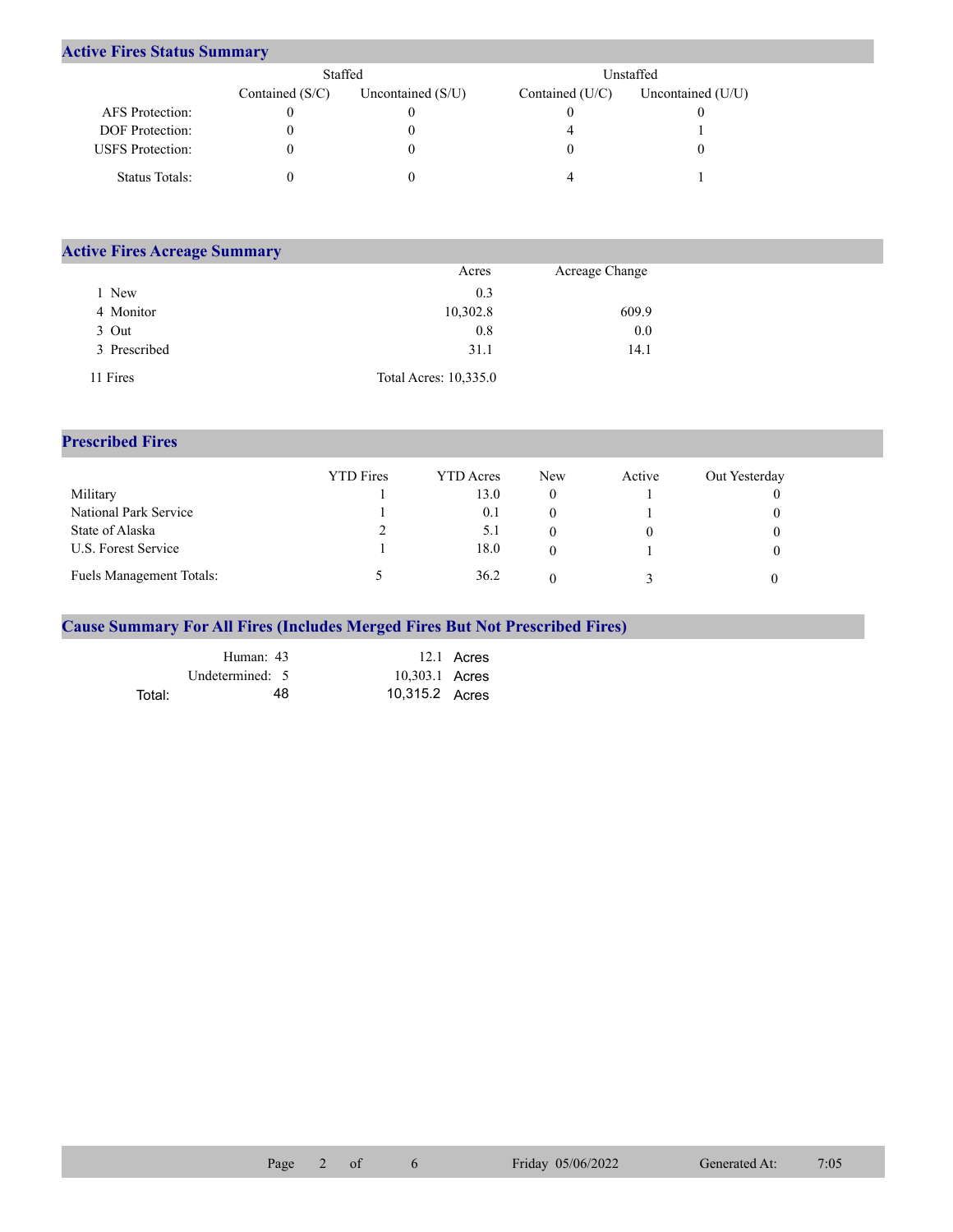| <b>New</b>               | Count: 1              | Acres: $0.3$  |                      |                          |                  |  |
|--------------------------|-----------------------|---------------|----------------------|--------------------------|------------------|--|
| Daily Report From: 05/05 |                       |               |                      | $0.3$ Acreage On $05/05$ |                  |  |
| PL3G                     | Lat: $61\,36.1750$    | Status: $U/C$ | Acres: $0.3$         |                          | Option: Critical |  |
| 201051                   | Lon: $149$ 19.6283    |               | Start Date: 05/05    | Area: MSS                |                  |  |
|                          | Owner: Private        | Unit:         | <b>AKPRI-Private</b> |                          |                  |  |
| 051                      | Name: Cottonwood Fire |               |                      | Cause:                   | Human            |  |

Matcom reported a house fire that spread into wildland - requested Forestry. Forestry responded with 1 engine. Fire was contained and controlled.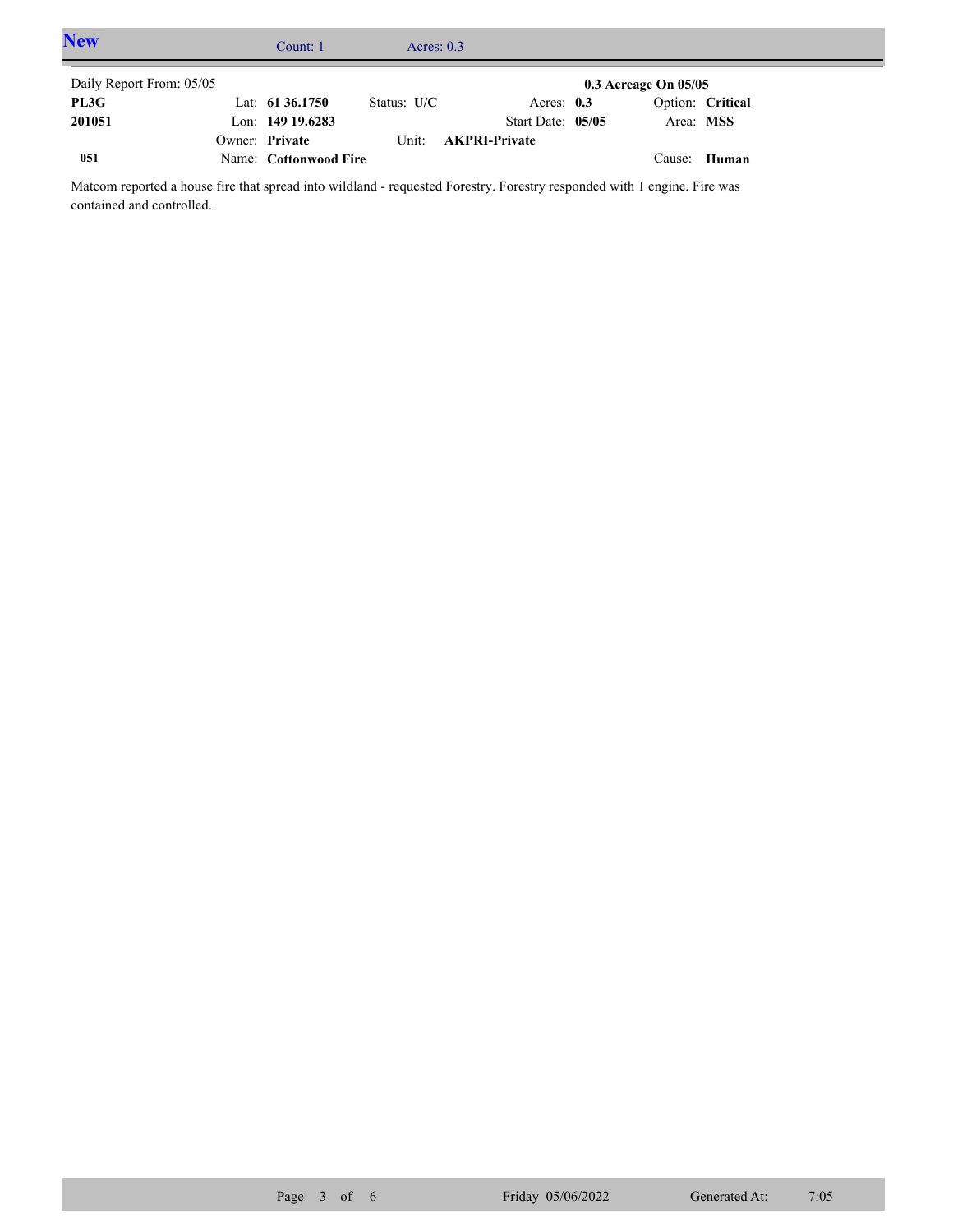| <b>Monitor</b><br>Acres: 10,302.8<br>Acreage Change: 609.9<br>Count: 4 |  |
|------------------------------------------------------------------------|--|
|------------------------------------------------------------------------|--|

**These fires are currently in monitor status. Monitoring schedules are based on defined timeframes, but are dependent on available resources, and weather conditions. When monitoring occurs, information will be updated.**

| Last Report: 05/04 |              |                    |             | 0.1 Acreage On 05/04                                    |                 |                      |                                  |  |  |
|--------------------|--------------|--------------------|-------------|---------------------------------------------------------|-----------------|----------------------|----------------------------------|--|--|
| PL <sub>1</sub> R  |              | Lat: 61 36.7733    | Status: U/C | Acres: $0.1$                                            |                 |                      | Option: Critical                 |  |  |
| 201049             |              | Lon: $14902.8200$  |             | Start Date: 05/04                                       |                 | Area: MSS            |                                  |  |  |
|                    | Owner: State |                    | Unit:       | <b>AKDTS-AK Dept. Transportation</b>                    |                 |                      |                                  |  |  |
| 049                |              | Name: Huntley Fire |             |                                                         |                 |                      | Cause: Human                     |  |  |
| Last Report: 05/02 |              |                    |             |                                                         |                 | 0.1 Acreage On 05/02 |                                  |  |  |
|                    |              | Lat: 61 36.3870    | Status: U/C | Acres: 0.1                                              |                 |                      | Option: Critical                 |  |  |
| 201043             |              | Lon: $14926.7150$  |             | Start Date: 05/02                                       |                 | Area: MSS            |                                  |  |  |
|                    |              | Owner: Private     | Unit:       | <b>AKPRI-Private</b>                                    |                 |                      |                                  |  |  |
| 043                |              | Name: Mulchatna    |             |                                                         |                 | Cause:               | Undetermined                     |  |  |
| Last Report: 05/01 |              |                    |             |                                                         |                 |                      | No Acreage Change Since 04/29    |  |  |
| PLL9               |              | Lat: $6027.6090$   | Status: U/C | Acres: 0.1                                              |                 | Option: Full         |                                  |  |  |
| 203029             |              | Lon: $150,59.3930$ |             | Start Date: 04/29                                       |                 | Area: <b>KKS</b>     |                                  |  |  |
|                    |              | Owner: ANCSA       | Unit:       | <b>AKVLN-Salamatof Native Association, Incorporated</b> |                 |                      |                                  |  |  |
| 029                |              | Name: Salamatof    |             |                                                         |                 |                      | Cause: Human                     |  |  |
| Last Report: 04/26 |              |                    |             |                                                         |                 |                      | 609.7 Acreage Change Since 04/23 |  |  |
| PKS1               |              | Lat: $60\,32.1500$ | Status: U/U |                                                         | Acres: 10,302.5 |                      | Option: Limited                  |  |  |
| 204012             |              | Lon: 160 54.7500   |             | Start Date: 04/16                                       |                 | Area: SWS            |                                  |  |  |
| <b>PNPKS1</b>      |              | Owner: USFWS       | Unit:       | <b>AKYDR-Yukon Delta National Wildlife Refuge</b>       |                 |                      |                                  |  |  |
| 012                |              | Name: Kwethluk     |             |                                                         |                 | Cause:               | <b>Undetermined</b>              |  |  |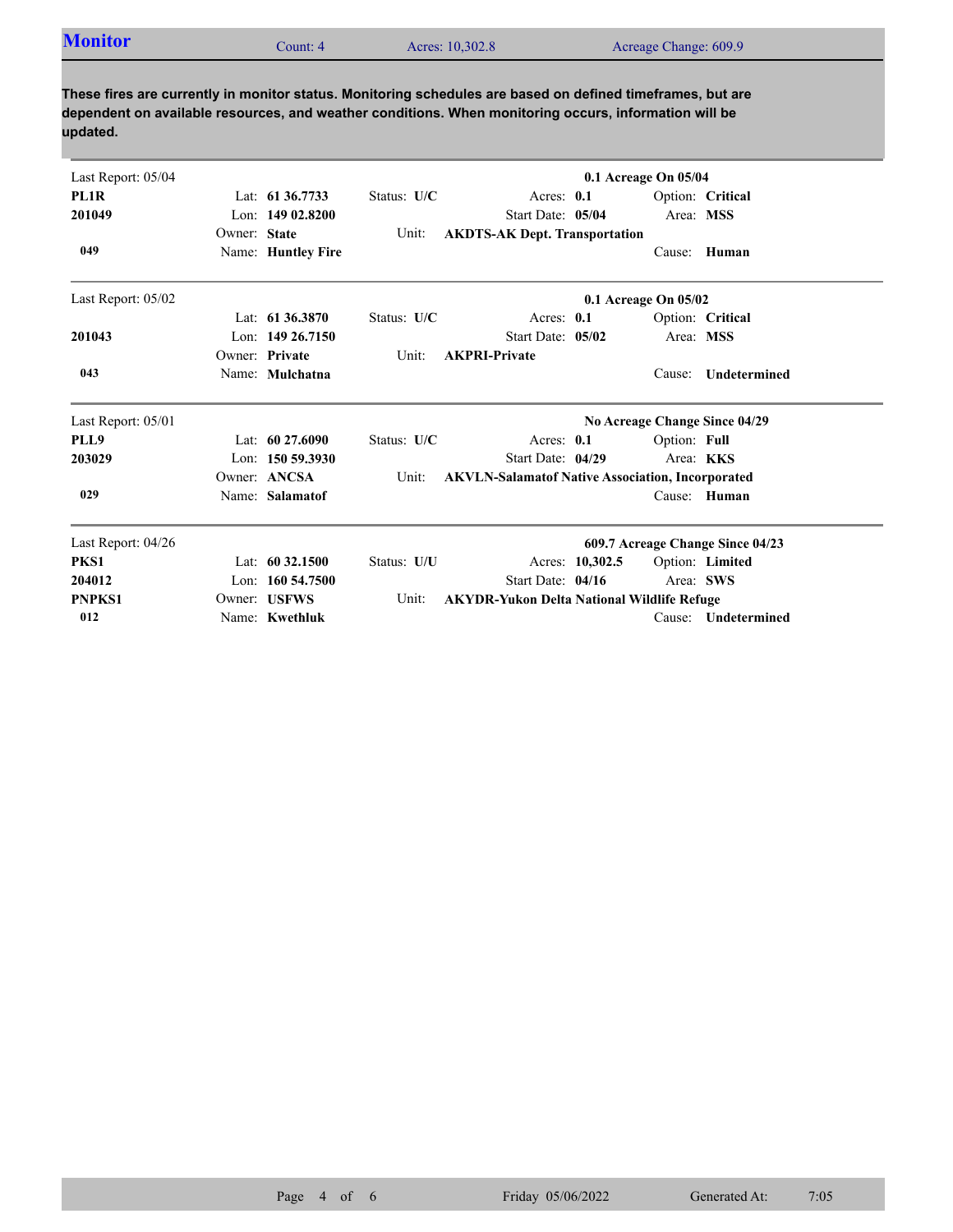| Out                                                                         |              | Count: 3              | Acres: $0.8$             |                                         | Acreage Change: 0.0           |                  |  |
|-----------------------------------------------------------------------------|--------------|-----------------------|--------------------------|-----------------------------------------|-------------------------------|------------------|--|
| Daily Report From: 05/05                                                    |              |                       |                          |                                         | No Acreage Change Since 05/02 |                  |  |
|                                                                             |              | Lat: $61\,18.7267$    | <b>Status: Out 05/05</b> | Acres: $0.6$                            |                               | Option: Critical |  |
| 201040                                                                      |              | Lon: 149 29.4350      |                          | Start Date: 05/01                       | Area: MSS                     |                  |  |
|                                                                             | Owner: State |                       | Unit:                    | <b>AKDNS-AK Dept. Natural Resources</b> |                               |                  |  |
| 040                                                                         |              | Name: Upper Lowland   |                          |                                         | Cause:                        | Human            |  |
| 1 Forestry engine checked fire. No heat or smoke found. IC called fire out. |              |                       |                          |                                         |                               |                  |  |
| Daily Report From: 05/05                                                    |              |                       |                          |                                         | No Acreage Change Since 04/28 |                  |  |
|                                                                             |              | Lat: $6023.5870$      | Status: Out 05/05        | Acres: $0.1$                            |                               | Option: Critical |  |
| 203027                                                                      |              | Lon: $15110.3390$     |                          | Start Date: 04/28                       | Area: KKS                     |                  |  |
|                                                                             |              | Owner: Private        | Unit:                    | <b>AKPRI-Private</b>                    |                               |                  |  |
| 027                                                                         |              | Name: Reflection Lake |                          |                                         | Cause:                        | Human            |  |
| Fire was checked, no heat found, fire called out at 1510.                   |              |                       |                          |                                         |                               |                  |  |
| Daily Report From: 05/05                                                    |              |                       |                          |                                         | No Acreage Change Since 04/29 |                  |  |
|                                                                             |              | Lat: $6029.0380$      | Status: Out 05/05        | Acres: $0.1$                            |                               | Option: Critical |  |
| 203025                                                                      |              | Lon: $15103.6370$     |                          | Start Date: 04/27                       | Area: <b>KKS</b>              |                  |  |
|                                                                             |              |                       | Unit:                    | <b>AKAKS-Soldotna, City of</b>          |                               |                  |  |
|                                                                             | Owner: City  |                       |                          |                                         |                               |                  |  |

Resources checked the fire with no heat or smoke found. Fire was called out at 1522.